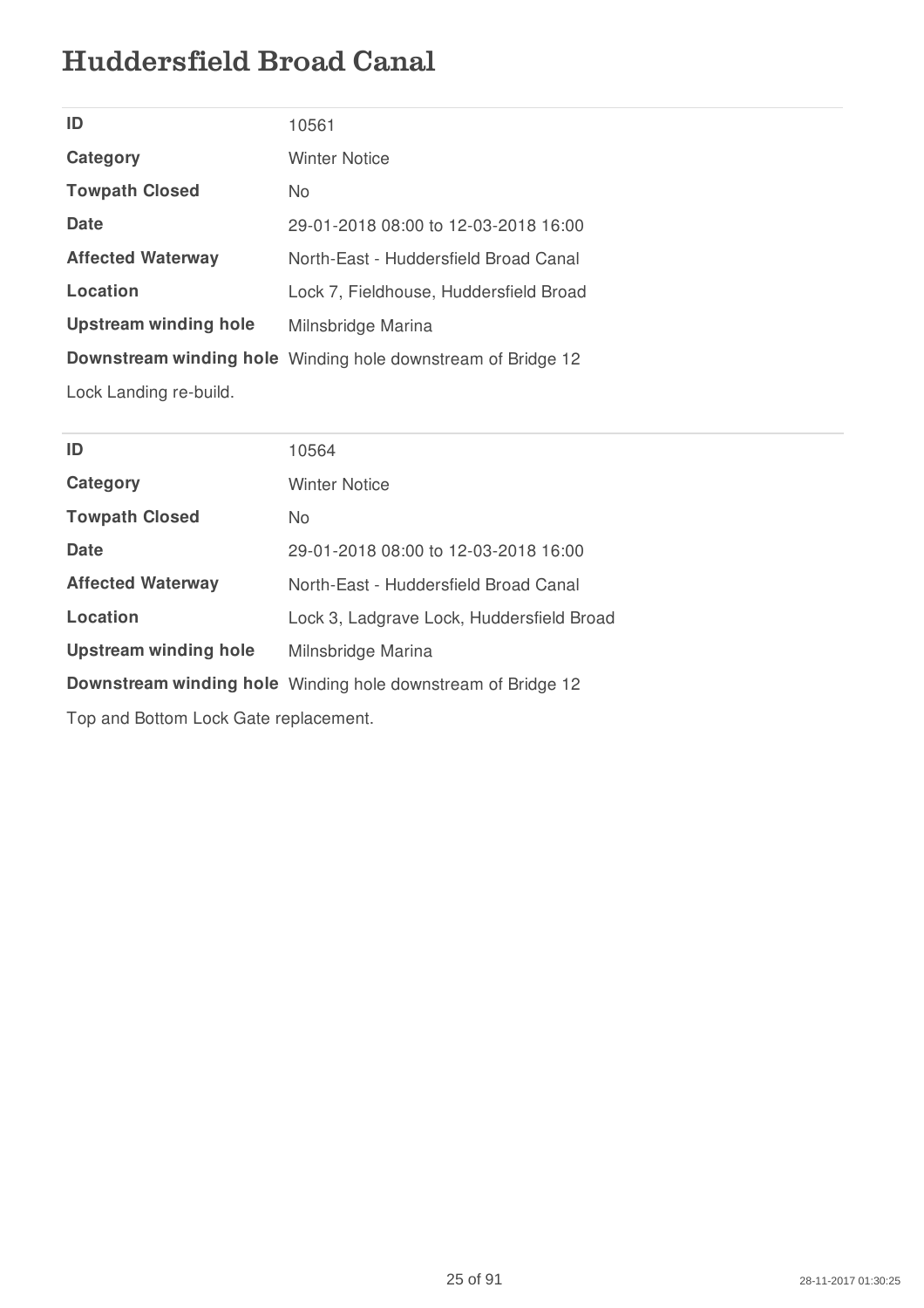## Huddersfield Narrow Canal

| ID                           | 10636                                                                                                |
|------------------------------|------------------------------------------------------------------------------------------------------|
| Category                     | <b>Winter Notice</b>                                                                                 |
| <b>Towpath Closed</b>        | No.                                                                                                  |
| <b>Date</b>                  | 02-01-2018 08:00 to 26-01-2018 16:00                                                                 |
| <b>Affected Waterway</b>     | Manchester, Pennine and Potteries - Huddersfield Narrow Canal                                        |
| Location                     | Lock 31 East, Booth's Bridge, Huddersfield Narrow Canal                                              |
| <b>Upstream winding hole</b> | Above Lock 31E on the Huddersfield Narrow Canal                                                      |
|                              | Downstream winding hole Milnsbridge Marina, between lock 8E & 9E on the Huddersfield Narrow<br>Canal |

To undertake repairs to the lock chamber.

| ID                           | 10651                                                                    |
|------------------------------|--------------------------------------------------------------------------|
| Category                     | <b>Winter Notice</b>                                                     |
| <b>Towpath Closed</b>        | No.                                                                      |
| Date                         | 02-01-2018 08:00 to 19-01-2018 16:00                                     |
| <b>Affected Waterway</b>     | Manchester, Pennine and Potteries - Huddersfield Narrow Canal            |
| Location                     | Lock 12 West, Kershaw Hey, Huddersfield Narrow Canal                     |
| <b>Upstream winding hole</b> | Above Lock 32W, on the Huddersfield Narrow Canal.                        |
|                              | Downstream winding hole Above Lock 7W, on the Huddersfield Narrow Canal. |
|                              |                                                                          |

The replacement of the bottom and top gates.

| ID                                | 10633                                                                     |
|-----------------------------------|---------------------------------------------------------------------------|
| Category                          | <b>Winter Notice</b>                                                      |
| <b>Towpath Closed</b>             | No.                                                                       |
| <b>Date</b>                       | 08-01-2018 08:00 to 16-03-2018 16:00                                      |
| <b>Affected Waterway</b>          | Manchester, Pennine and Potteries - Huddersfield Narrow Canal             |
| Location                          | Lock 26 East - Tail Goit Culvert - Slaithwaite, Huddersfield Narrow Canal |
| <b>Upstream winding hole</b>      | Lock 31E                                                                  |
| Downstream winding hole Lock 16E  |                                                                           |
| Culvert investigation and repair. |                                                                           |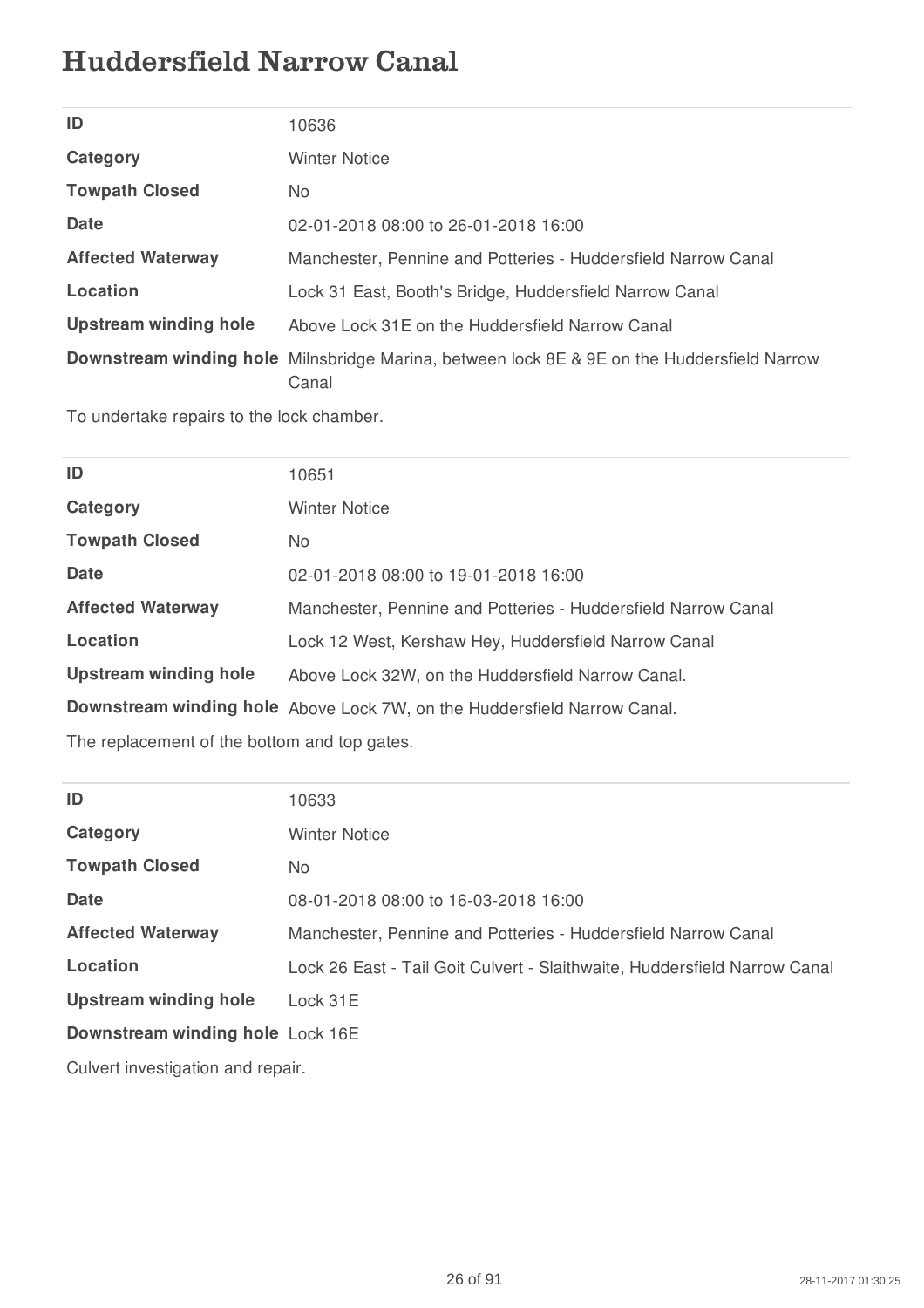| ID                       | 11701                                                         |
|--------------------------|---------------------------------------------------------------|
| Category                 | <b>Winter Notice</b>                                          |
| <b>Towpath Closed</b>    | No.                                                           |
| <b>Date</b>              | 15-01-2018 07:00 to 09-02-2018 16:30                          |
| <b>Affected Waterway</b> | Manchester, Pennine and Potteries - Huddersfield Narrow Canal |
| Location                 | Huddersfield Narrow Canal- Bridge 88 & Lock 14W               |
| Upstream winding hole    | <b>None</b>                                                   |
|                          |                                                               |

**Downstream winding hole** None

Third party contractors will be carrying out repairs to their pipe bridge from a temporary scaffold at Winterford Footbridge. Lock 14 West will not be useable when the scaffold is in place. The works will be carried out at the same time as the gate replacement at Lock 15 West.

| ID                           | 10647                                                                    |
|------------------------------|--------------------------------------------------------------------------|
| Category                     | <b>Winter Notice</b>                                                     |
| <b>Towpath Closed</b>        | No.                                                                      |
| Date                         | 15-01-2018 08:00 to 09-02-2018 16:00                                     |
| <b>Affected Waterway</b>     | Manchester, Pennine and Potteries - Huddersfield Narrow Canal            |
| Location                     | Lock 15 West, Roaches Lock, Huddersfield Narrow Canal                    |
| <b>Upstream winding hole</b> | Above Lock 32W, on the Huddersfield Narrow Canal.                        |
|                              | Downstream winding hole Above lock 7W, on the Huddersfield Narrow Canal. |
| Replacement of the top gate. |                                                                          |

| ID                                        | 10629                                                                                       |
|-------------------------------------------|---------------------------------------------------------------------------------------------|
| Category                                  | <b>Winter Notice</b>                                                                        |
| <b>Towpath Closed</b>                     | No.                                                                                         |
| <b>Date</b>                               | 29-01-2018 08:00 to 02-03-2018 16:00                                                        |
| <b>Affected Waterway</b>                  | Manchester, Pennine and Potteries - Huddersfield Narrow Canal                               |
| Location                                  | Lock 23 East, Slaithwaite, Huddersfield Narrow Canal                                        |
| <b>Upstream winding hole</b>              | Above Lock 31E, Huddersfield Narrow Canal.                                                  |
|                                           | Downstream winding hole Milnsbridge Marina, between lock 8E & 9E Huddersfield Narrow Canal. |
| To undertake top and bottom gate repairs. |                                                                                             |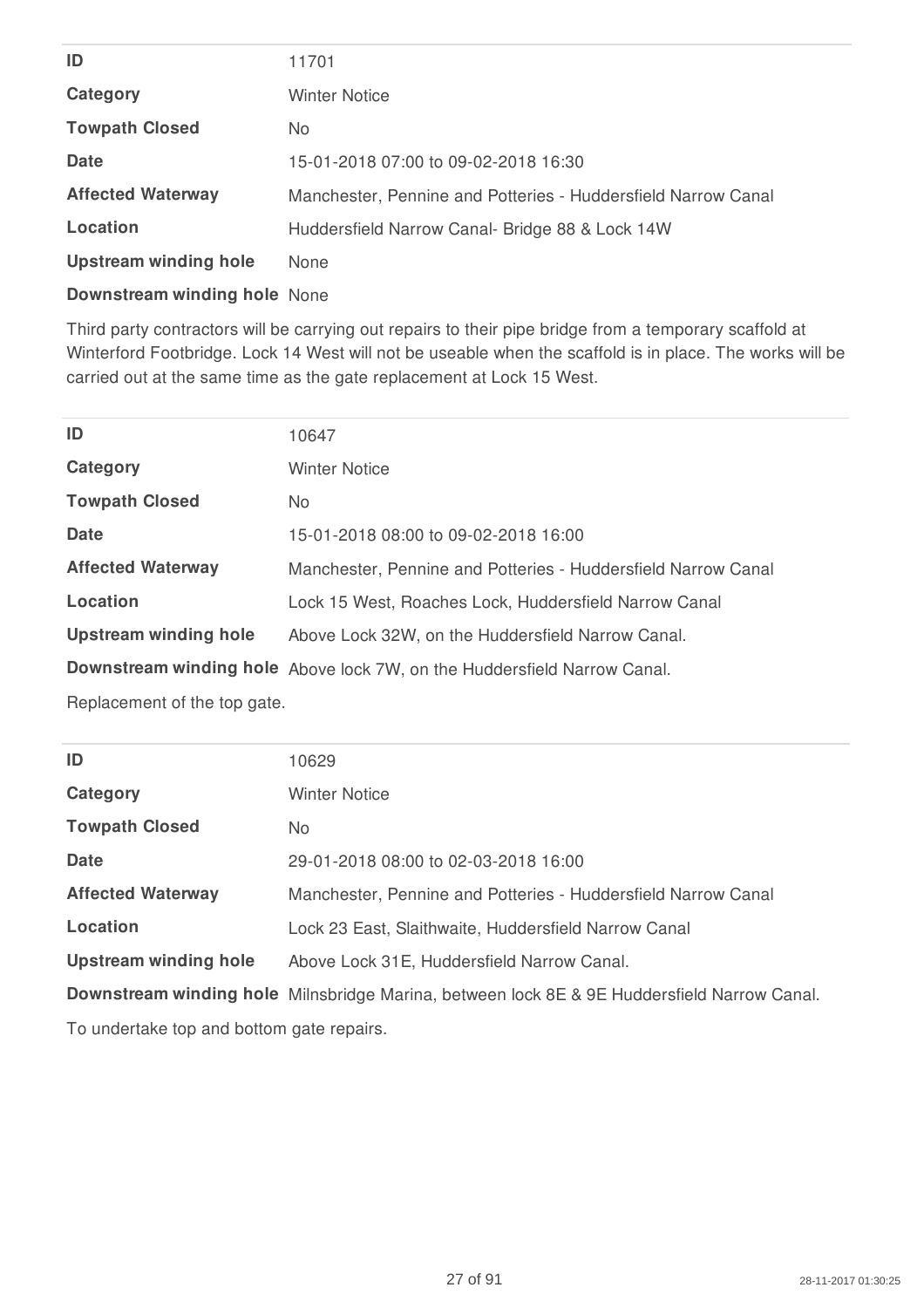| ID                           | 10643                                                           |
|------------------------------|-----------------------------------------------------------------|
| Category                     | Winter Notice                                                   |
| <b>Towpath Closed</b>        | No.                                                             |
| Date                         | 12-02-2018 08:00 to 16-03-2018 16:00                            |
| <b>Affected Waterway</b>     | Manchester, Pennine and Potteries - Huddersfield Narrow Canal   |
| Location                     | Lock 25 West, Huddersfield Narrow Canal                         |
| <b>Upstream winding hole</b> | Above Lock 32W Huddersfield Narrow Canal                        |
|                              | Downstream winding hole Above lock 7W Huddersfield Narrow Canal |
|                              |                                                                 |

New top and bottom gates. Quadrant repairs.

| ID                           | 10621                                                                                      |
|------------------------------|--------------------------------------------------------------------------------------------|
| Category                     | <b>Winter Notice</b>                                                                       |
| <b>Towpath Closed</b>        | No.                                                                                        |
| Date                         | 19-02-2018 08:00 to 16-03-2018 16:00                                                       |
| <b>Affected Waterway</b>     | Manchester, Pennine and Potteries - Huddersfield Narrow Canal                              |
| Location                     | Lock 9 to Lock 12, Milnsbridge, Huddersfield Narrow Canal                                  |
| <b>Upstream winding hole</b> | Below Lock 16 East                                                                         |
|                              | Downstream winding hole Milnsbridge Marina, between lock 8E & 9E Huddersfield Narrow Canal |
| Leakage & Washwall Repairs   |                                                                                            |

| ID                                              | 10608                                                                        |
|-------------------------------------------------|------------------------------------------------------------------------------|
| Category                                        | <b>Winter Notice</b>                                                         |
| <b>Towpath Closed</b>                           | No.                                                                          |
| Date                                            | 05-03-2018 08:00 to 16-03-2018 16:00                                         |
| <b>Affected Waterway</b>                        | Manchester, Pennine and Potteries - Huddersfield Narrow Canal                |
| Location                                        | Lock 1 East, Stanley Dawson Lock, Huddersfield, Huddersfield Narrow<br>Canal |
| <b>Upstream winding hole</b>                    | Milnsbridge Marina                                                           |
| Downstream winding hole Between Bridges 12 & 13 |                                                                              |
| To undertake repairs to the lock.               |                                                                              |